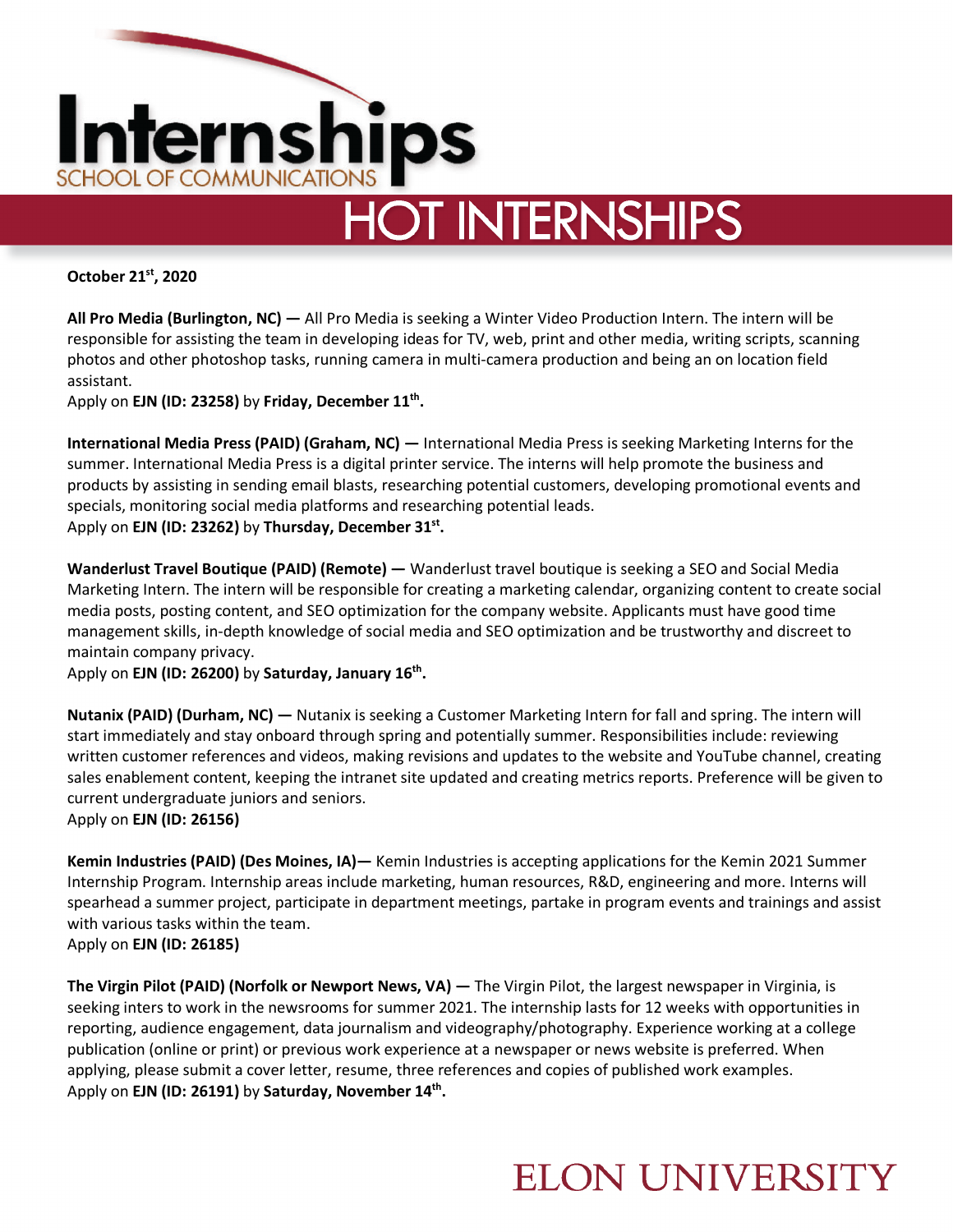

## **HOT INTERNSHIPS**

**Texas Tribune (PAID) (Austin, TX) —** The Texas Tribune is accepting applications for the Data Visuals Fellowship for summer 2021. Applicants should have experience creating graphics and analyzing data, they should also be passionate about web standards.

Apply on **EJN (ID: 26145)** by **Friday, October 30th.** 

**Texas Tribune (PAID) (Austin, TX) —** The Texas Tribune is accepting applications for the Engagement Fellowship for summer 2021. Engagement interns will help engage audiences across platforms, contribute to daily newsletters, help produce live discussions and pitch and edit short-form videos and other original content. Apply on **EJN (ID: 26146)** by Friday, October 30<sup>th</sup>.

**Texas Tribune (PAID) (Austin, TX) —** The Texas Tribune is accepting applications for Events Fellowship for summer 2021. Interns will help coordinate, promote and execute some of the annual events. Interns will also be responsible for creating event listings, executing event promotional strategy and managing event production tasks. Apply on **EJN (ID: 26147)** by **Friday, October 30th.** 

**Texas Tribune (PAID) (Austin, TX) —** The Texas Tribune is accepting applications for the Marketing and Communications Fellowship for summer 2021. Fellows will help strategize and coordinate social media relations and partnerships, building relationships with national media, managing editorial partnerships and writing media materials.

Apply on **EJN (ID: 26148)** by **Friday, October 30th.** 

**Texas Tribune (PAID) (Austin, TX) —** The Texas Tribune is accepting applications for the Multimedia Fellowship for summer 2021. Interns will create social media content, pitch, shoot and edit news stories and grow the online multimedia presence.

Apply on **EJN (ID: 26149)** by Friday, October 30<sup>th</sup>.

**Texas Tribune (PAID) (Austin, TX) —** The Texas Tribune is accepting applications for the Photography Fellowship for summer 2021. Fellows should be aspiring photojournalists who are comfortable with breaking news and feature photography.

Apply on **EJN (ID: 26150)** by **Friday, October 30th.** 

**Texas Tribune (PAID) (Austin, TX) —** The Texas Tribune is accepting applications for Reporting Fellowship for summer 2021. Ideal candidates will have experience reporting and writing on deadline and an interest in covering state policy topics like health, education, immigration, criminal justice and the environment. Apply on **EJN (ID: 26151)** by **Friday, October 30th.** 

**Texas Tribune (PAID) (Washington, D.C.) —** The Texas Tribune is accepting applications for Reporting Fellowship for summer 2021. Fellows will work to cover the Texas congressional delegation, the U.S. House and Senate elections and the biggest Texas news.

Apply on **EJN (ID: 26152)** by Friday, October 30<sup>th</sup>.

**The Seattle Times (PAID) (Seattle, WA)** — The Seattle Times is accepting applications for the Summer 2021 Photojournalism Internship. The 10 week program allows interns to work closely with staff on real-world assignment. Applicants should include a link to their online portfolio along with their resume, cover letter and three references. Apply on **EJN (ID: 26136)**

## **ELON UNIVERSITY**